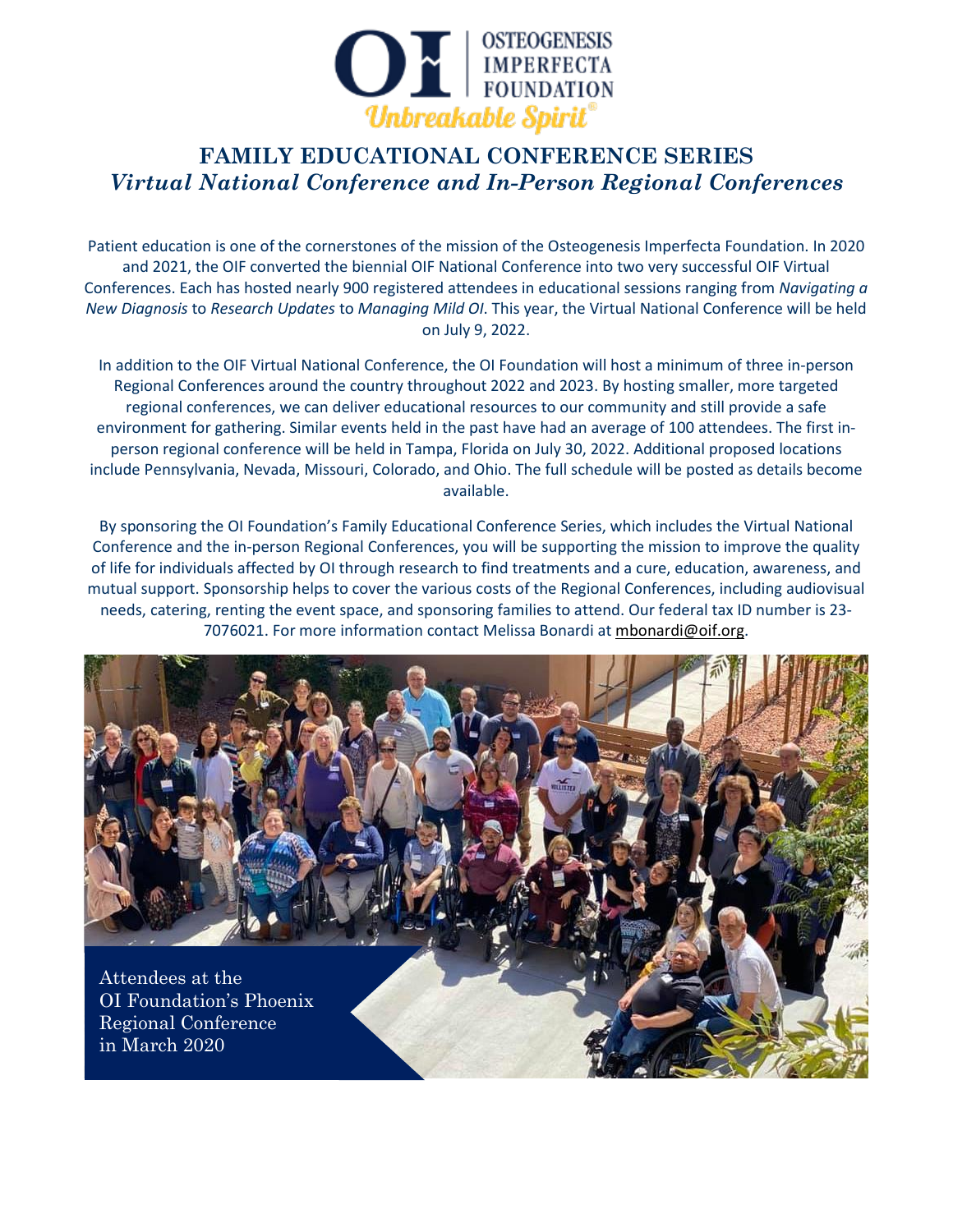

## **SPONSORSHIP OPPORTUNITIES**

#### **Platinum Sponsor - \$30,000**

- Opportunity to air a one-minute video about your organization or welcoming attendees to one virtual session of your choice
- Sponsor will be billed as the official host of virtual sessions of their choice with their logo displayed on the session's welcome slide
- Sponsor logo featured on sponsor thank you slide at the end of ALL virtual and regional conference sessions
- Exhibit opportunity at all regional conferences in 2022-2023
- Two complimentary registrations at all regional conference in 2022-2023
- Sponsor logo displayed prominently on www.oif.org (the OIF website receives between 45,000-65,000 unique visitors per month)



*OIF Medical Advisory Council Chair, Dr. Francis Glorieux with OI community members at the 2018 OIF National Conference*

- Sponsor logo on all Virtual and Regional Conference promotions, including monthly E-News (distribution 11,000+), and printed *Breakthrough* Newsletter (distribution 1,300+)
- Feature social media post highlighting your organization as a Platinum Sponsor of the OIF Virtual and Regional Conferences (more than 20,000 users across three platforms with posts reaching up to 50,000)
- Special feature on your organization in one monthly electronic E-News edition of your choice

### **Gold Sponsor - \$20,000**

- Opportunity to air a one-minute video about your organization or welcoming attendees to one virtual session of your choice
- Sponsor will be billed as the official host of one virtual session of their choice with their logo displayed on the session welcome slide
- Sponsor logo featured on sponsor thank you slide at the end of all virtual sessions and two regional conferences of your choice
- Exhibit opportunity at two regional conferences of your choice in 2022-2023
- Two complimentary registrations at two regional conferences of your choice in 2022-2023
- Sponsor logo displayed prominently on www.oif.org/virtualconference (the OIF website receives between 45,000-65,000 unique visitors per month)
- Sponsor logo on all Virtual National Conference promotions, including monthly E-News (distribution 11,000+), and printed *Breakthrough* Newsletter (distribution 1,300+)
- Feature social media post highlighting your organization as a Gold Sponsor of the OIF Virtual Conference and selected Regional Conferences (more than 20,000 users across three platforms with posts reaching up to 50,000)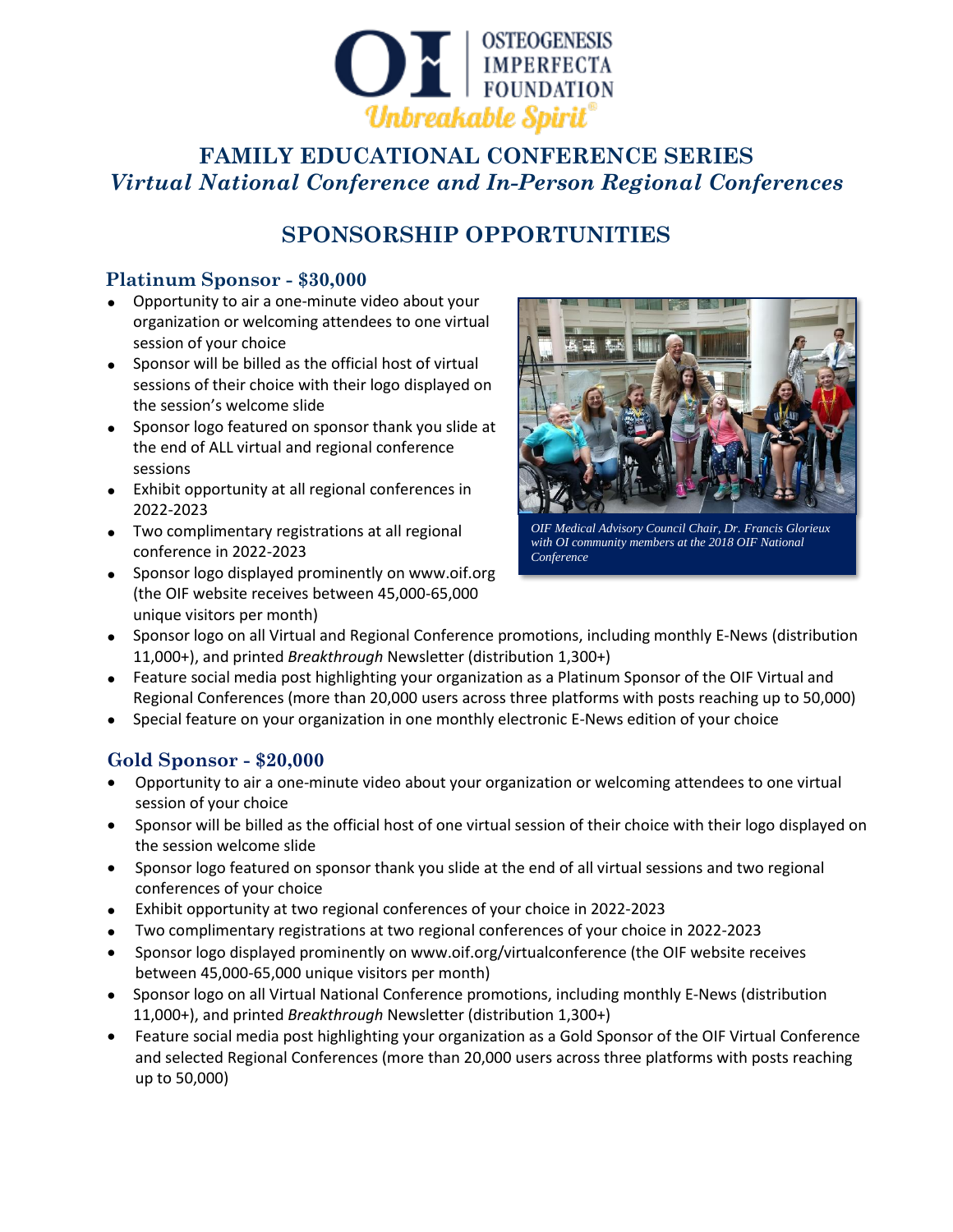

#### **Silver Sponsor - \$10,000**

- Opportunity to air a one-minute video about your organization or welcoming attendees to one virtual session of your choice
- Sponsor will be billed as the official host of one virtual session of their choice with their logo displayed on the session welcome slide
- Sponsor logo featured on sponsor thank you slide at the end of all virtual sessions and one regional conference
- Exhibit opportunity at one regional conferences of your choice in 2022-2023
- Two complimentary registrations at one regional conference of your choice in 2022-2023
- Sponsor logo displayed prominently on www.oif.org/virtualconference (the OIF website receives between 45,000-65,000 unique visitors per month)
- Sponsor logo on all Virtual National Conference promotions, including monthly E-News (distribution 11,000+), and printed *Breakthrough* Newsletter (distribution 1,300+)
- Feature social media post highlighting your organization as a Silver Sponsor of the OIF Virtual Conference and selected Regional Conferences (more than 20,000 users across three platforms with posts reaching up to 50,000)

#### **Bronze Sponsor - \$5,000**

- Sponsor logo featured on sponsor thank you slide at the end of all virtual sessions
- Sponsor logo displayed prominently on www.oif.org/virtualconference (the OIF website receives between 45,000-65,000 unique visitors per month)
- Sponsor logo on all Virtual National Conference promotions, including: our monthly E-News (distribution 11,000+) and printed *Breakthrough* Newsletter (distribution 13,000+) as well as email blasts and social media posts (more than 20,000 users across three platforms with posts reaching up to 50,000)
- Feature social media post highlighting your organization as a Bronze Sponsor of the OIF Virtual Conference

### **Exhibit Sponsor - \$2,500/per Regional Conference**

- Exhibit table and two complimentary registrations to one in-person regional conference
- Sponsor logo on all Virtual and Regional Conference promotions, including: our monthly E-News (distribution 11,000+) and quarterly *Breakthrough* Newsletter (distribution 13,000+) as well as email blasts and social media posts (more than 20,000 users across three platforms with posts reaching up to 50,000)



*Representatives from PegaMedical at their exhibit table at the 2016 OIF National Conference*